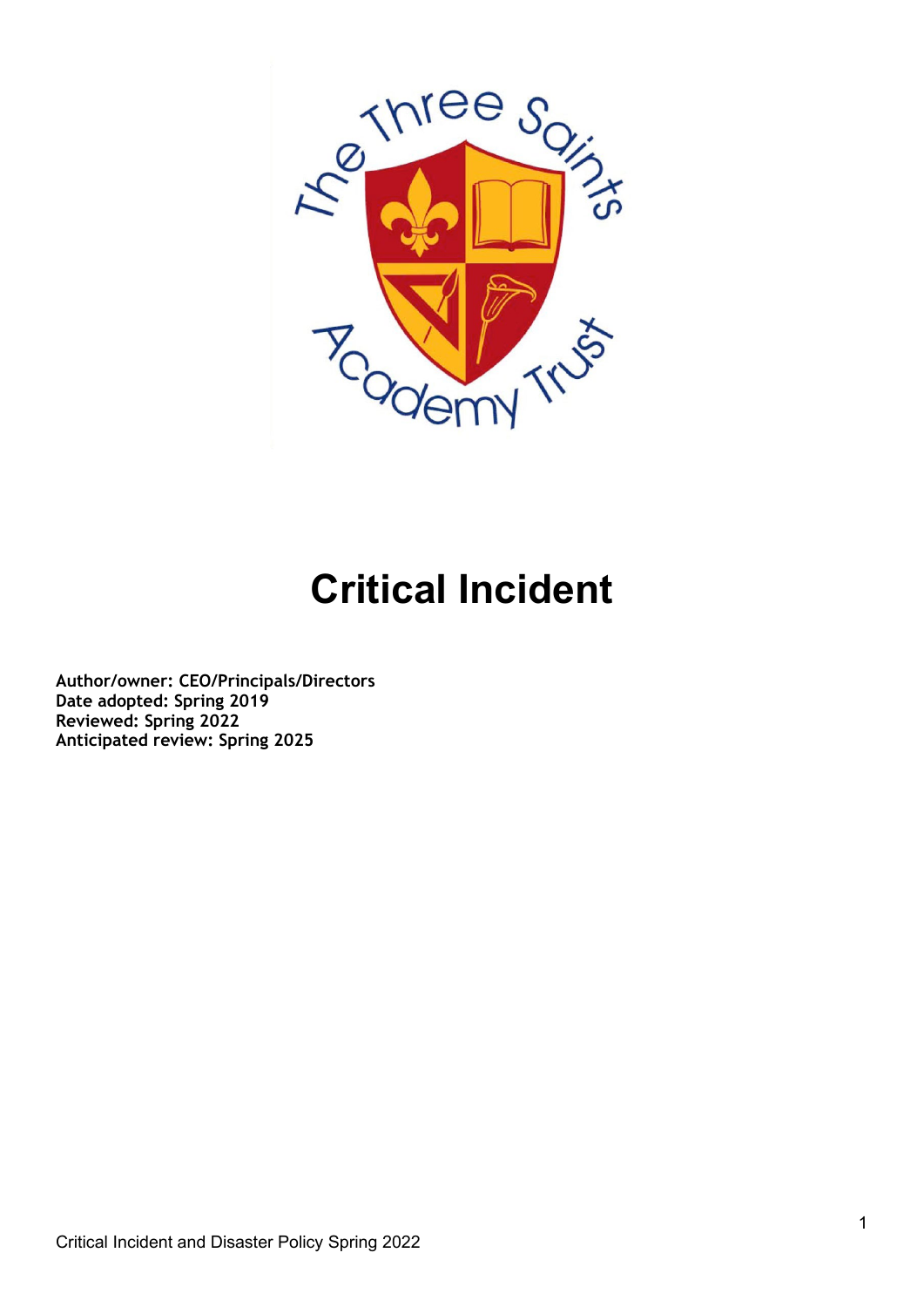## **CRITICAL INCIDENT & DISASTER POLICY**

This Policy sets out the procedures to be followed to ensure the safety and protection of the whole school community in the event of a critical incident.

## **Definition**

A critical incident can be a physical incident or psychological trauma that has a severe immediate impact and likely long-term effect on pupils, staff or parents. This may include:

- Incidents that involve staff, children or young people or others
- People made disasters/emergencies e.g., explosion, fire
- Natural disasters/emergencies e.g. flood

Crisis management and recovery processes involve personal support, crisis intervention and a whole range of practical assistance.

The Policy will name the people who will assume key roles (Critical Incident Team), and the information and procedures that will need to be in place. The communication framework required to handle any contingency and the support structures for staff.

The Critical Incident Team has responsibility for ensuring that procedures are properly addressed at times of high emotion and that if the Principal is the subject of the incident then the response mechanism should proceed effectively.

If the incident subsequently involves legal action, a precise response to the incident should be known and be able to be verified by more than one person.

#### **Major Incidents Focused on People**

Whilst all critical incidents are difficult for all concerned, those that involve serious injury or death are inevitably traumatic. By their very nature and definition, critical incidents tend to disorientate and may overwhelm those involved. Planning ahead is a necessary precaution and can be crucial. Communication during and following an incident is, of course, of great importance.

## **Planning for an Emergency**

It is important that the school knows which people can be contacted immediately following an incident, what information is available and where this is stored.

Therefore, the Critical Incident Team will:

- Issue all staff with a Critical Incident Management Plan
- Display a flow chart and contact telephone numbers in the Staff Room and Administration Area
- Review the Critical Incident Management Plan at a staff meeting during the first term of each school year

## **The Critical Incident Team**

#### *Comprises of the CEO, Principal, Assistant Head teacher, Finance Director, Chair of School Committee, and the Site Manager*

Others may be co-opted as necessary in light of the nature of the emergency and the availability of the people and personal involvement of those concerned. An Incident Manager will be appointed by the Principal (or Assistant Head in their absence) in response to the type of incident being faced. In the event of an emergency all staff, including non-teaching and temporary staff, should be notified as soon as possible. The School Office should be used as the central liaison point for all incidents. However, if this is not available, an alternative area will be identified (Principals' Office with separate telephone line). In the first instance, it may be appropriate to use dedicated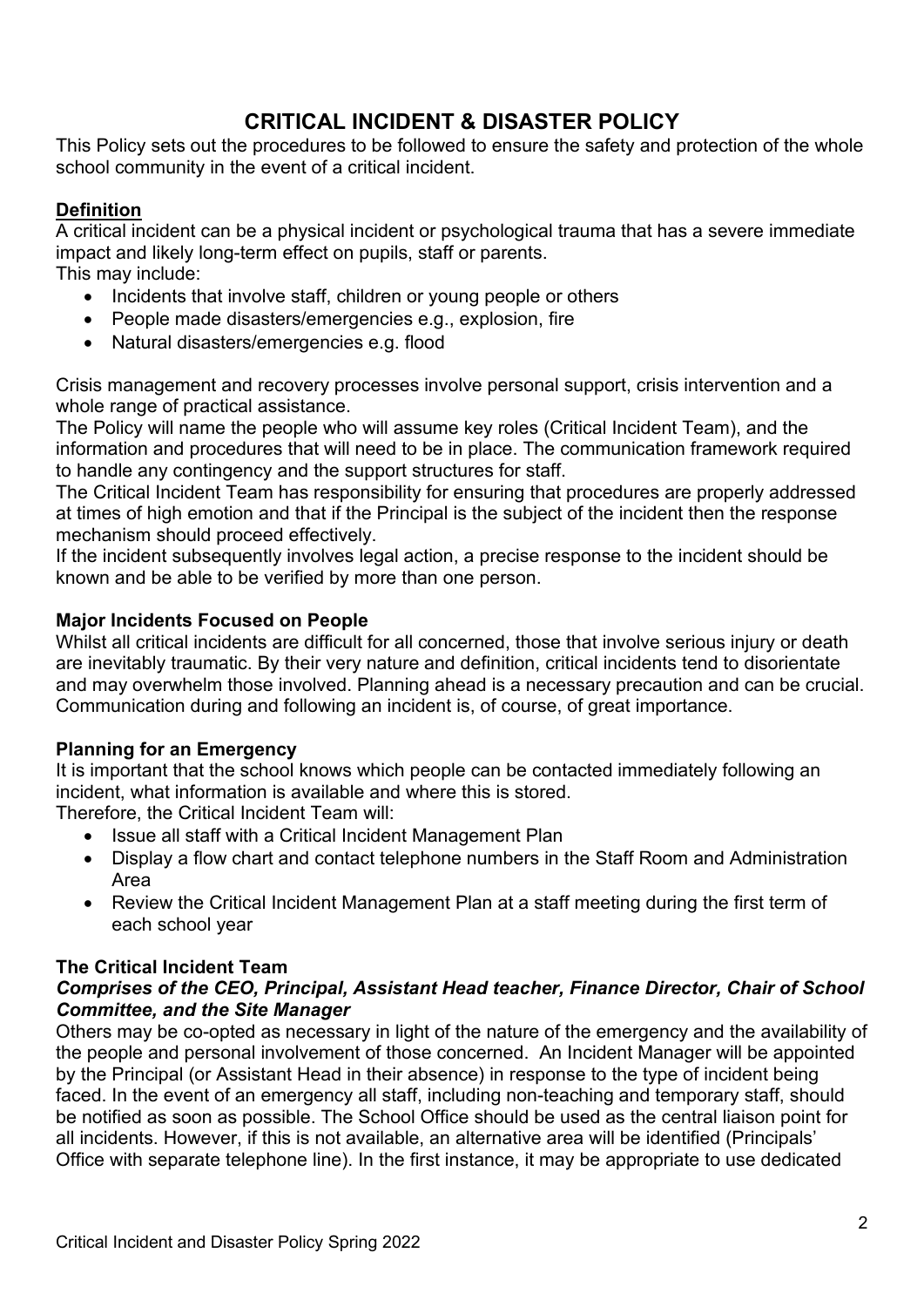mobile phones to separate incoming and out-going calls. The Trust partner schools; will assist in contacting parents and other key people.

## **Information to be available on and off site**

The following information will be held in school and accessible to members of the Critical Incident Team;

- Telephone numbers of all members of staff
- Names of key holders (probably including the Incident Managers)
- Pupil contact information
- Details of names, location and contact details relating to all pupils and staff off site at any time, e.g. school outings, etc
- Significant medical information relating to pupils and staff off site on school outings at any time
- Telephone numbers of all School Committee Members & Directors
- Contact list of all people, groups or organisations who visit or use the school and would need to be informed
- Contact list of people and groups used by the school, e.g. suppliers, contractors
- School's Bank details, e.g. account number and sort code
- Back-up disks for all accounts
- Key code to school safe
- Premises and site plan of the school, including critical locations, e.g. chemical storage, key salvage priorities
- Gas, electric and water mains control positions
- Copy of the Asbestos log

## **Responding to an Emergency**

Initial responses should be to:

- Contact the Principal and all members of the Critical Incident Team
- Assess that all children and young people are safe during a major incident the safety of all is paramount
- Build a profile of the incident, e.g. who is most affected by the incident and how it may have affected them
- Check to establish whether any individual or group needs immediate attention
- Assess immediate practical needs
- The incident will be reported to the Diocese by phone. These phone numbers are to be held by the Critical Incident Team members at home and at school and in the school office
- Identify a control point at or near the site to manage the incident in the initial hours or days.
- The Diocese will provide full support to enable the incident to be managed as effectively as possible. This could include making arrangements for:
- Communication with all relevant Diocesan individuals and relevant groups
- Emergency accommodation
- Additional teaching resources
- Additional staffing
- Transport
- Specialist advice
- The dissemination of information

## **Communications**

Those dealing with in-coming calls should provide an agreed factual statement together with reassurance of action being taken at the incident site. A separate dedicated line will be needed for out-going calls; this will be a mobile phone. It is important to remember that mobile phones are not necessarily secure and that caution about what is said should, therefore, be exercised at all times.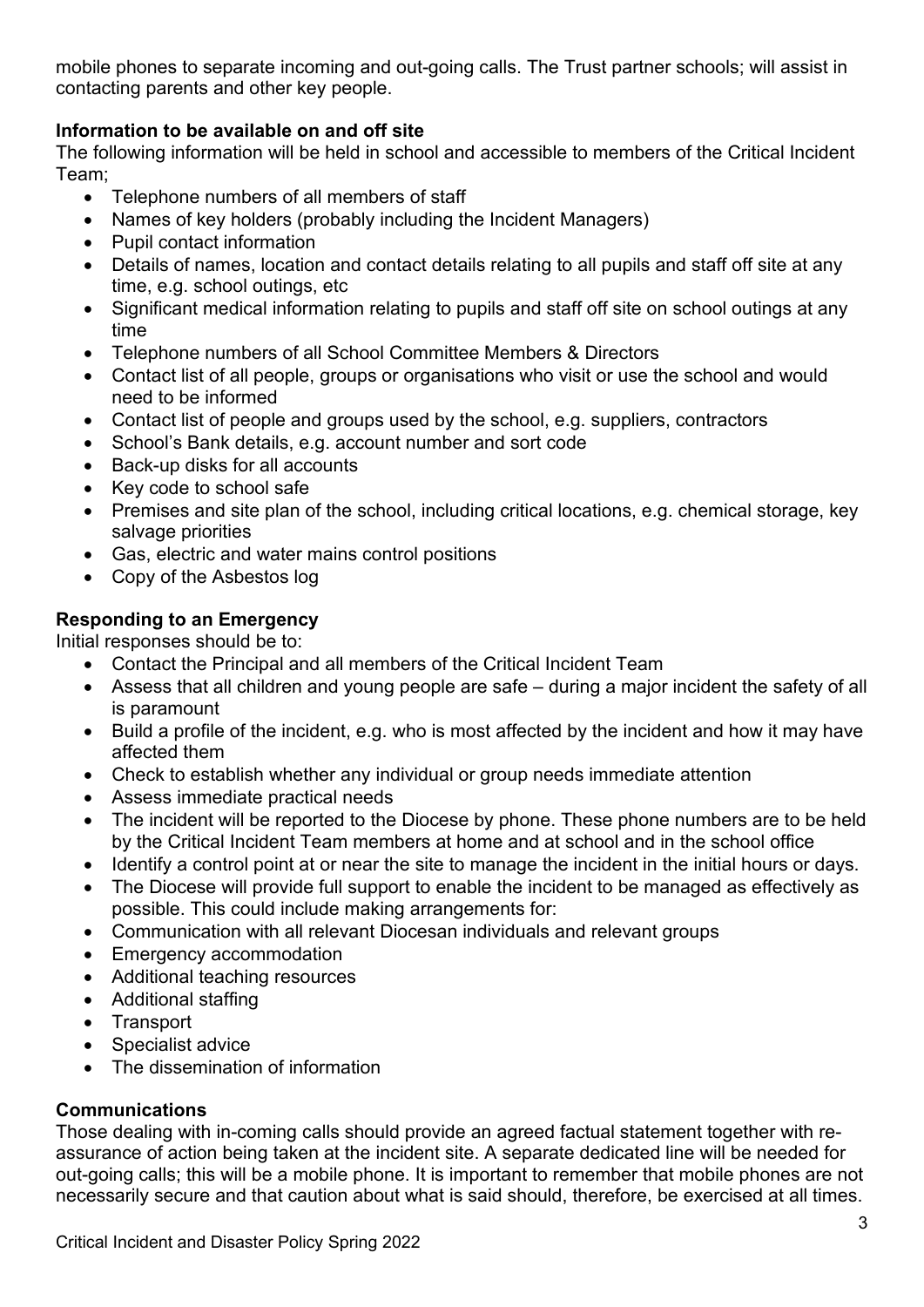#### **Contacting Families Directly Affected**

This will be done quickly and sensitively. Consistency of information is vital, therefore if parents cannot be contacted a message will be left with a relative, friend or neighbour identified in the information sheet. If parents are invited to a venue to meet school, the venue will be secure and the location not made known to the media. School will suggest individuals, groups or organisation that can offer suitable relevant support.

#### **Responding to Calls from Relatives**

An agreed member of staff will be delegated/permitted to talk to relatives. They will:

- Use language and tone that alleviates anxiety
- Anticipate questions relevant to the incident, e.g. 'Did my child witness the incident?' and be prepared to answer them

#### **Information for Teaching and Support Staff**

Adults in contact with children and young people will be kept well informed and feel secure in handling questions and comments. A schedule for up-dating them will be arranged, e.g. breaks, at the end of the school day or first thing in the morning. This ensures that knowledge is common and questions are answered.

Staff will not talk to the media or respond to questions from reporters.

#### **Informing Pupils about the Incident**

Staff will be given advice and guidance on what the pupils should be told and how. Some information may be given in whole school assemblies and then discussed in class. Other types of information will be disseminated in small groups by the staff closest to the pupils. Our pupils may not understand the full implications of any incident, so information given will be tailored to cognitive and emotional levels of the children. Pupils will be given all the time they need to ask questions or talk about the incident. Families will be informed about the amount of information their children have been given as they will not be able to relay this information themselves.

#### **Contacting Families and Others not Directly Affected**

It may be sufficient to inform other parents by letter. In other cases, it may be more appropriate to call an early meeting at the school, especially if the incident is one which could call into question aspects of the school's organisation that could affect all pupils. A prepared verbal or written statement will provide necessary facts, expressions of sympathy and concern and possibly a message for the community. It is essential to remember that a letter can be passed on to the media. Legal advice will be sought before issuing any form of written statements. The school will make a decision based on the nature of the incident whether a letter is sent immediately or if it will be delayed until all facts are known.

#### **Support for People**

- Particularly in the event of a critical incident, it is easy for the emotions and stresses experienced by the person managing the incident to be overlooked.
- It is important that those managing the incident also take care of themselves and that someone takes on responsibility for ensuring this element is not forgotten.
- The Directors will have the responsibility of ensuring that the Principal or Incident Manager will be provided with personal advice and support.
- It is important to acknowledge the emotional state of all the people involved staff, pupils and parents.
- It must be recognised that, depending on the nature of the emergency, not all staff may feel able to support others or the pupils and that a burden of support may, therefore, fall on a disproportionately small number of staff.